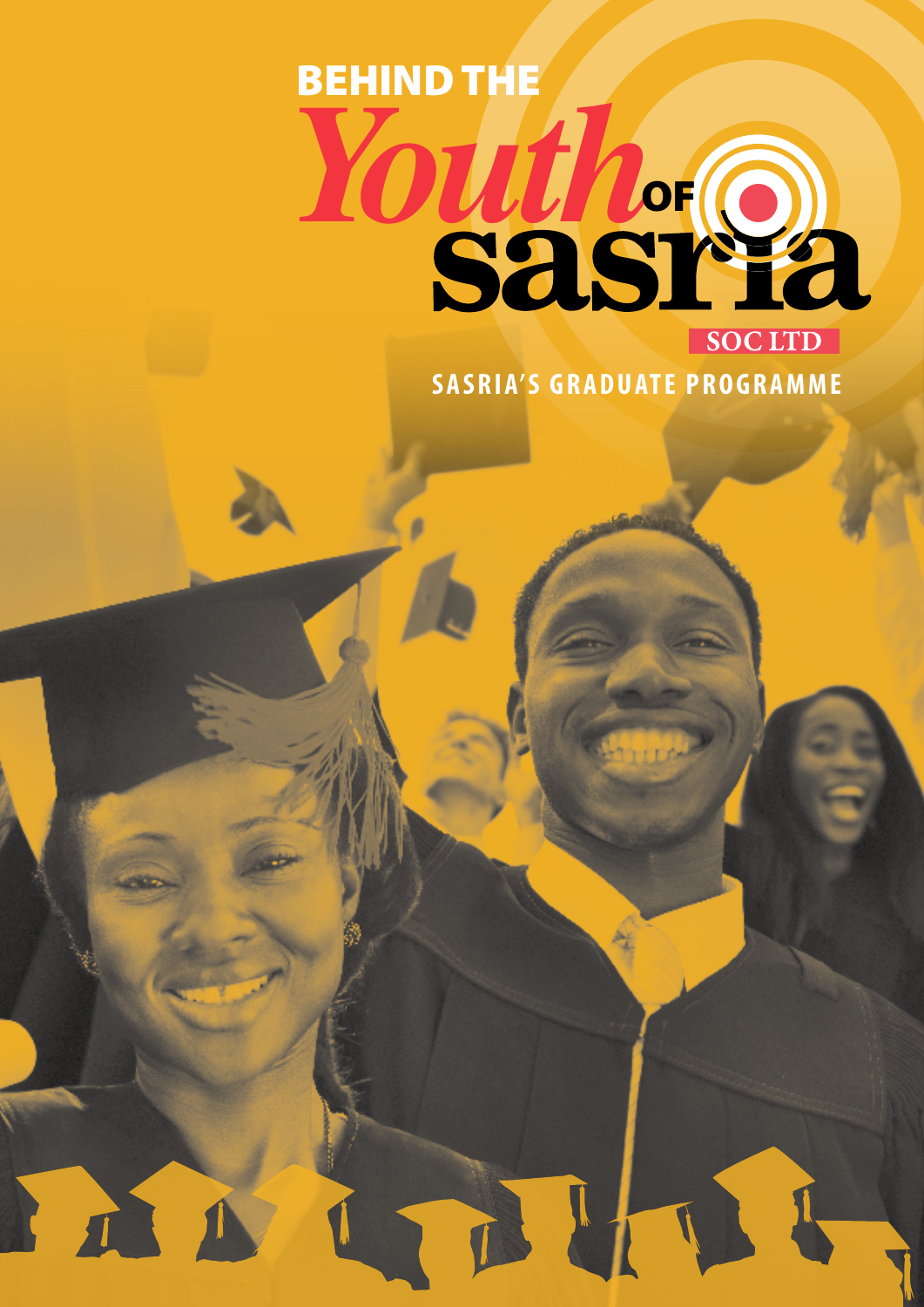### **SASRIA GRADUATE PROGRAMME**



In order to prepare increasing numbers of young people and adults with the education and skills required by the economy and for further learning and career development, Sasria is contributing towards the development of skills and capacity in the financial sector.

We asked our **2022 Graduates** a few questions about their experience, see what they have to say.